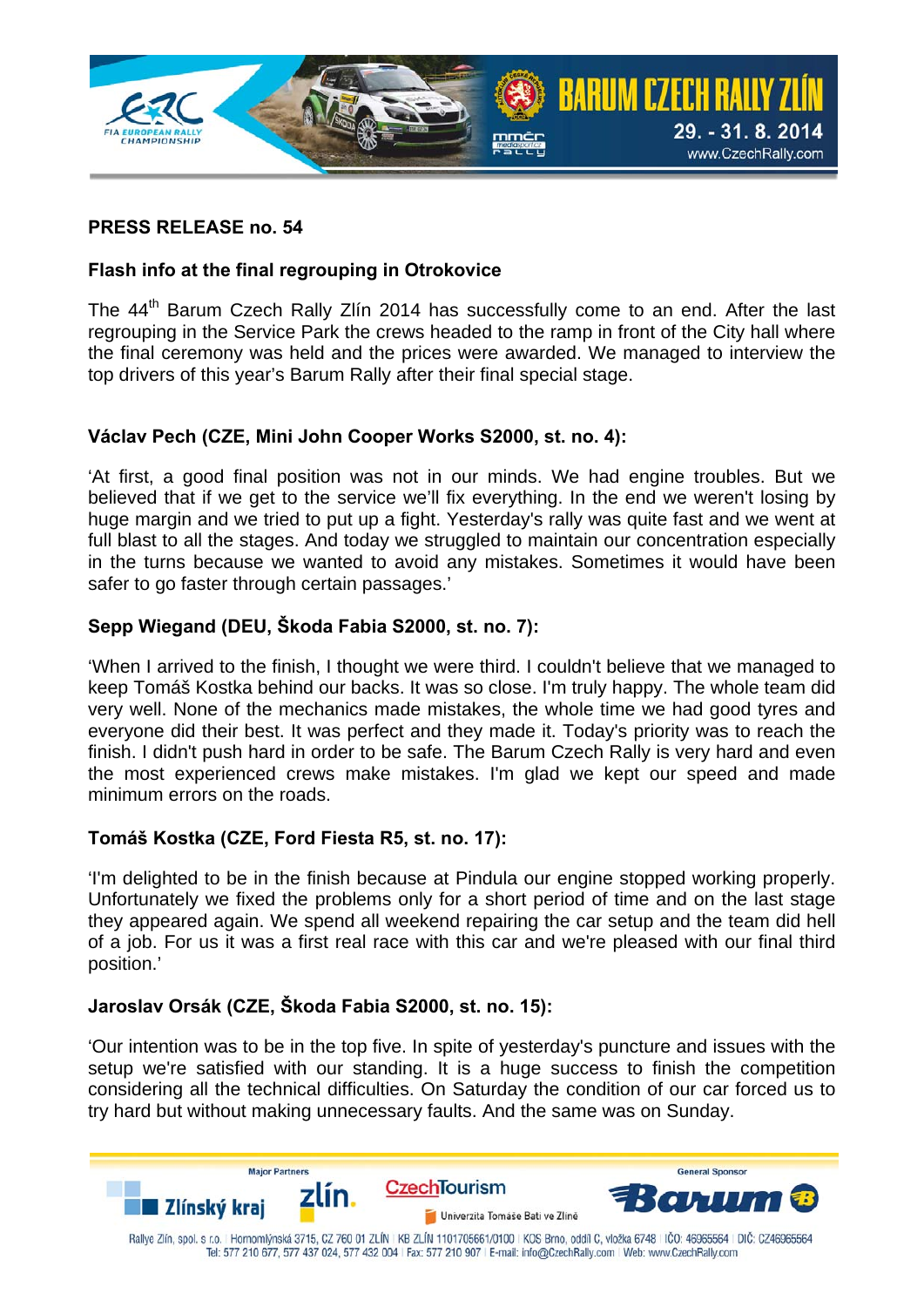

### **Jaromír Tarabus (CZE, Škoda Fabia S2000, st. no. 11):**

'We were enjoying the last stages. It was fast so with any luck we'll get some points for today. We managed to move in front of Kajetanowicz and we're happy for that. A while ago we knocked the mirror off but it was worth it. If I had done better job yesterday, we could have been somewhere else. In general we're disappointed but today's performance was good. We're alive and that's what matters.'

#### **Ott Tänak (EST, Ford Fiesta R5, st. no. 2)**

'I think our team did a good job. All the roads were very hard and occasionally unpredictable. We've never experienced roads like these. Even though I had to be completely focused, we still had fun today. We also used the opportunity to try out utterly new and different tyres. It was a wonderful weekend and we gained a lot of experiences.'

### **Vlček Martin (CZE, Škoda Fabia S2000, st. no. 21)**

'We feel good about the race and our standings. It is only our car that does not feel well at all. In case there was one more stage to go, we wouldn't probably be able to finish. We had a problem that we managed to fix; unfortunately the same thing happened in the last stage. Let's hope the car makes it to the ramp. There was no point in risking. The important thing is to cross the finish line safely.'

# **Antonín Tlusťák (CZE, Škoda Fabia S2000, st. no. 20)**

'With this kind of competition I am happy to have finished and to reach our goal of staying in the top 10. The car was working perfectly, never mind the fact that we left some parts of it on the roads of Semetín.'

#### **Bruno Magalhães (PRT, Peugeot 208 T16, st. no. 8)**

'The whole rally was difficult. I knew it cannot be easy, but I never thought it would be this hard. The overall setup must be completely different than anywhere else. The tracks were new to us and sometimes it was impossible for our crew to finish. There were many terrifying moments here and I'm happy we made it to the end. On the other hand, we are leaving this tough rally with a handful of positive experiences.'

# **Neil Simpson (GBR, Škoda Fabia S2000, st. no. 19)**

'I am satisfied, because the main priority was to finish the rally and I'm thrilled to be in the top 15. It wasn't easy to find the right car setup due to the fact that we are not used to these types of roads. We will definitely be readier next time. The drivers competing here are very fast even in the dangerous sections, but we really liked our stay here.'